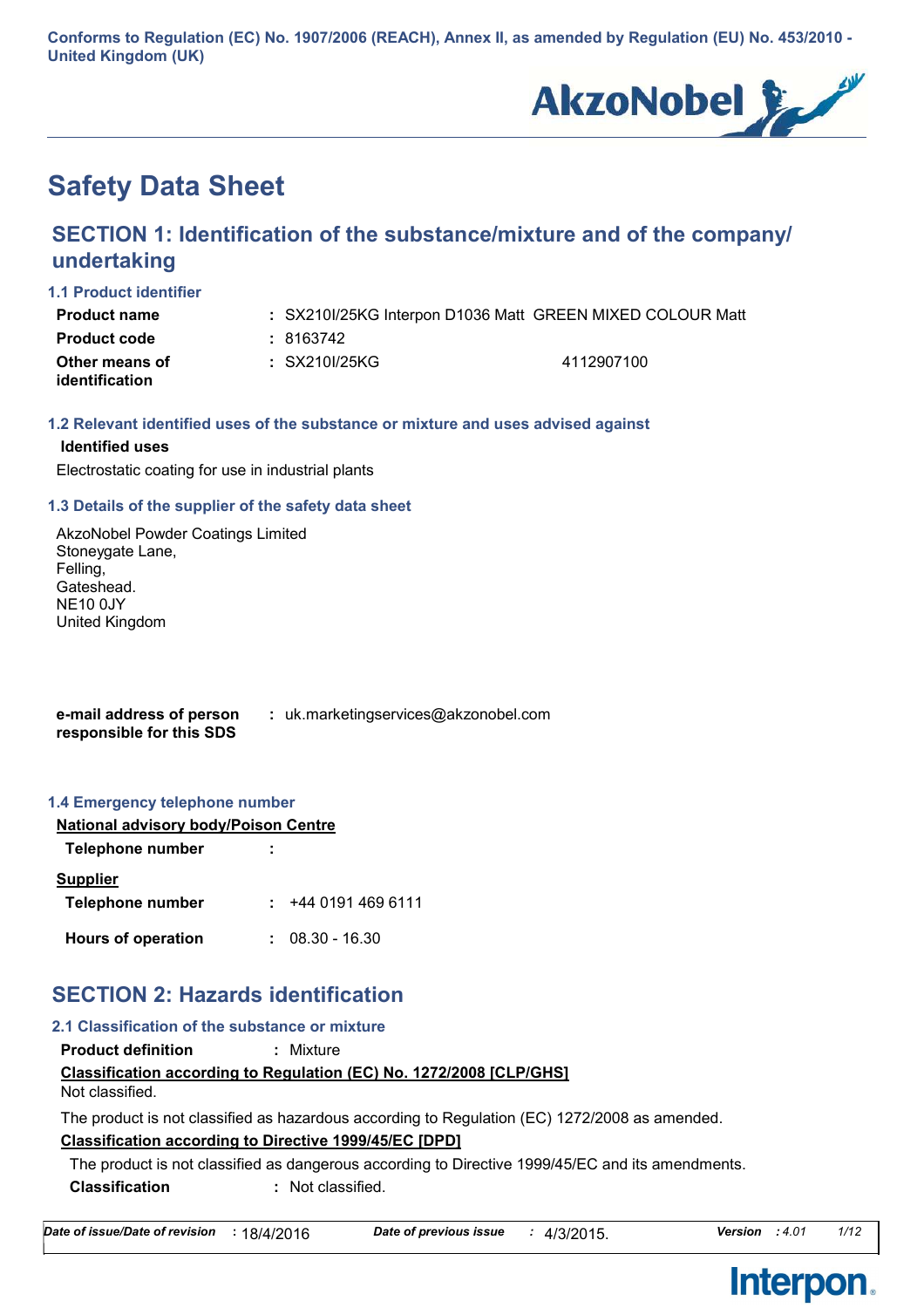

See Section 11 for more detailed information on health effects and symptoms. See Section 16 for the full text of the R phrases or H statements declared above.

| 2.2 Label elements                                                                                                                                       |                                                     |
|----------------------------------------------------------------------------------------------------------------------------------------------------------|-----------------------------------------------------|
| <b>Signal word</b>                                                                                                                                       | : No signal word.                                   |
| <b>Hazard statements</b>                                                                                                                                 | : No known significant effects or critical hazards. |
| <b>Precautionary statements</b>                                                                                                                          |                                                     |
| <b>Prevention</b>                                                                                                                                        | : Not applicable.                                   |
| <b>Response</b>                                                                                                                                          | : Not applicable.                                   |
| <b>Storage</b>                                                                                                                                           | : Not applicable.                                   |
| <b>Disposal</b>                                                                                                                                          | : Not applicable.                                   |
| <b>Supplemental label</b><br>elements                                                                                                                    | : Not applicable.                                   |
| <b>Annex XVII - Restrictions</b><br>on the manufacture,<br>placing on the market and<br>use of certain dangerous<br>substances, mixtures and<br>articles | : Not applicable.                                   |
| <b>Special packaging requirements</b>                                                                                                                    |                                                     |
| <b>Containers to be fitted</b><br>with child-resistant<br>fastenings                                                                                     | : Not applicable.                                   |
| <b>Tactile warning of danger : Not applicable.</b>                                                                                                       |                                                     |

#### **2.3 Other hazards**

| Other hazards which do       | : Fine dust clouds may form explosive mixtures with air. Handling and/or processing<br>of this material may generate a dust which can cause mechanical irritation of the |
|------------------------------|--------------------------------------------------------------------------------------------------------------------------------------------------------------------------|
| not result in classification |                                                                                                                                                                          |
|                              | eyes, skin, nose and throat.                                                                                                                                             |

## **SECTION 3: Composition/information on ingredients**

#### **3.2 Mixtures :** Mixture

There are no ingredients present which, within the current knowledge of the supplier and in the concentrations applicable, are classified as hazardous to health or the environment, are PBTs or vPvBs or have been assigned a workplace exposure limit and hence require reporting in this section.

## **SECTION 4: First aid measures**

#### **4.1 Description of first aid measures**

| General                        |                    | position and seek medical advice. | : In all cases of doubt, or when symptoms persist, seek medical attention. Never give<br>anything by mouth to an unconscious person. If unconscious, place in recovery           |         |       |      |
|--------------------------------|--------------------|-----------------------------------|----------------------------------------------------------------------------------------------------------------------------------------------------------------------------------|---------|-------|------|
| Eye contact                    |                    |                                   | : Remove contact lenses, irrigate copiously with clean, fresh water, holding the<br>eyelids apart for at least 10 minutes and seek immediate medical advice.                     |         |       |      |
| <b>Inhalation</b>              | trained personnel. |                                   | : Remove to fresh air. Keep person warm and at rest. If not breathing, if breathing is<br>irregular or if respiratory arrest occurs, provide artificial respiration or oxygen by |         |       |      |
| <b>Skin contact</b>            |                    |                                   | : Remove contaminated clothing and shoes. Wash skin thoroughly with soap and<br>water or use recognised skin cleanser. Do NOT use solvents or thinners.                          |         |       |      |
| Ingestion                      |                    |                                   | : If swallowed, seek medical advice immediately and show the container or label.<br>Keep person warm and at rest. Do NOT induce vomiting.                                        |         |       |      |
| Date of issue/Date of revision | : 18/4/2016        | Date of previous issue            | : 4/3/2015                                                                                                                                                                       | Version | :4.01 | 2/12 |

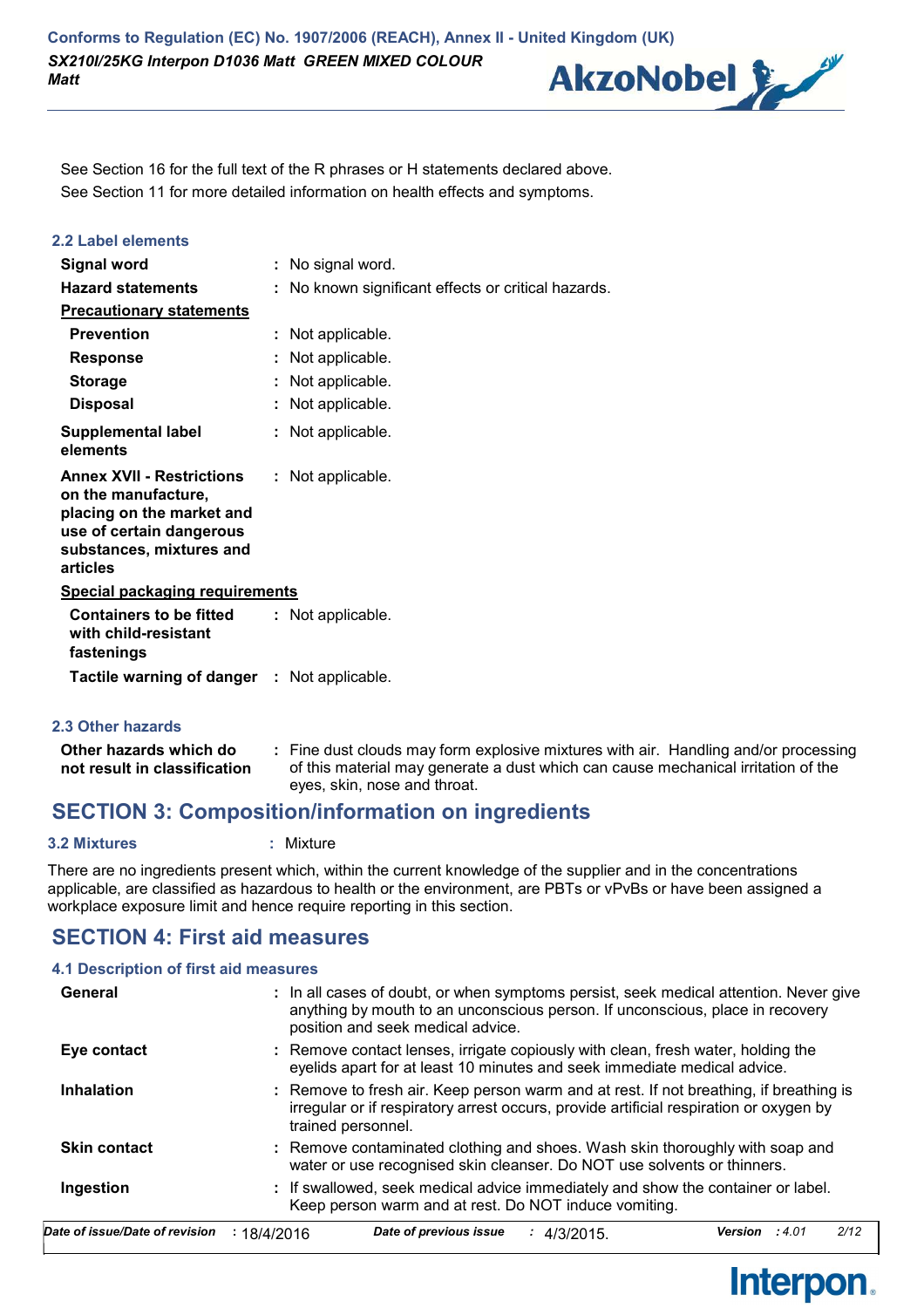

**Protection of first-aiders :** No action shall be taken involving any personal risk or without suitable training.

#### **4.2 Most important symptoms and effects, both acute and delayed**

There are no data available on the mixture itself. The mixture has been assessed following the conventional method of the CLP Regulation (EC) No 1272/2008 and is classified for toxicological properties accordingly. See Sections 2 and 3 for details.

This takes into account, where known, delayed and immediate effects and also chronic effects of components from short-term and long-term exposure by oral, inhalation and dermal routes of exposure and eye contact. Coating powders can cause localised skin irritation in folds of the skin or under tight clothing.

#### **4.3 Indication of any immediate medical attention and special treatment needed**

| Notes to physician         | : In case of inhalation of decomposition products in a fire, symptoms may be delayed.<br>The exposed person may need to be kept under medical surveillance for 48 hours. |
|----------------------------|--------------------------------------------------------------------------------------------------------------------------------------------------------------------------|
| <b>Specific treatments</b> | : No specific treatment.                                                                                                                                                 |

See toxicological information (Section 11)

## **SECTION 5: Firefighting measures**

| 5.1 Extinguishing media           |                                                                                 |
|-----------------------------------|---------------------------------------------------------------------------------|
| Suitable extinguishing<br>media   | : Recommended: alcohol-resistant foam, $CO2$ blanket, water spray or mist.      |
| Unsuitable extinguishing<br>media | : Do not use water jet.<br>Do not use inert gas under high pressure (e.g. CO2). |
|                                   | 5.2 Special hazards arising from the substance or mixture                       |
| <b>Llazarda fram tha</b>          | . Eiro will produce dense blook emeks. Evnesure to desempesitien producte me    |

| <b>Hazards from the</b><br>substance or mixture    | : Fire will produce dense black smoke. Exposure to decomposition products may<br>cause a health hazard.                      |
|----------------------------------------------------|------------------------------------------------------------------------------------------------------------------------------|
| <b>Hazardous thermal</b><br>decomposition products | : Decomposition products may include the following materials: carbon monoxide,<br>carbon dioxide, smoke, oxides of nitrogen. |

#### **5.3 Advice for firefighters**

| Special protective actions<br>for fire-fighters          | : Cool closed containers exposed to fire with water. Do not release runoff from fire to<br>drains or watercourses. |
|----------------------------------------------------------|--------------------------------------------------------------------------------------------------------------------|
| <b>Special protective</b><br>equipment for fire-fighters | : Appropriate breathing apparatus may be required.                                                                 |

## **SECTION 6: Accidental release measures**

#### **6.1 Personal precautions, protective equipment and emergency procedures**

| For non-emergency<br>personnel | : Exclude sources of ignition and ventilate the area. Avoid breathing dust. Refer to<br>protective measures listed in sections 7 and 8.                                                                                                           |
|--------------------------------|---------------------------------------------------------------------------------------------------------------------------------------------------------------------------------------------------------------------------------------------------|
|                                | <b>For emergency responders</b> : If specialised clothing is required to deal with the spillage, take note of any<br>information in Section 8 on suitable and unsuitable materials. See also the<br>information in "For non-emergency personnel". |

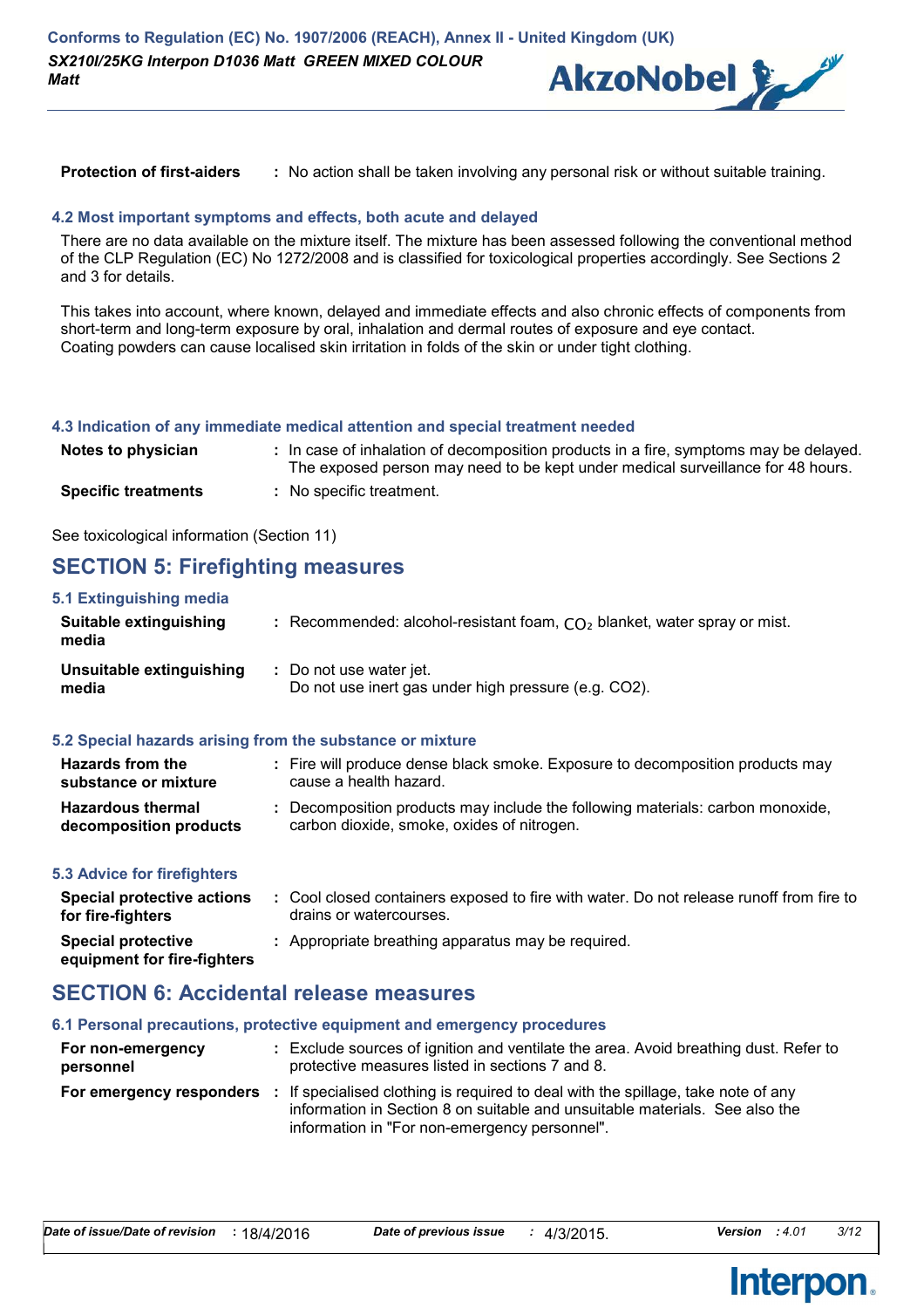

| <b>6.2 Environmental</b><br>precautions                               | : Do not allow to enter drains or watercourses. If the product contaminates lakes,<br>rivers, or sewers, inform the appropriate authorities in accordance with local<br>regulations.                                                                        |
|-----------------------------------------------------------------------|-------------------------------------------------------------------------------------------------------------------------------------------------------------------------------------------------------------------------------------------------------------|
| <b>6.3 Methods and material</b><br>for containment and<br>cleaning up | : Contain and collect spillage with an electrically protected vacuum cleaner or by wet-<br>brushing and place in container for disposal according to local regulations (see<br>section 13). Do not use a dry brush as dust clouds or static can be created. |
| 6.4 Reference to other<br><b>sections</b>                             | : See Section 1 for emergency contact information.<br>See Section 8 for information on appropriate personal protective equipment.<br>See Section 13 for additional waste treatment information.                                                             |

## **SECTION 7: Handling and storage**

The information in this section contains generic advice and guidance. The list of Identified Uses in Section 1 should be consulted for any available use-specific information provided in the Exposure Scenario(s).

**Advice should be taken from a competent occupational health practitioner on the assessment of employees with skin or respiratory complaints before the individual is exposed to the uncured product.**

| <b>7.1 Precautions for safe</b><br>handling | : Precautions should be taken to prevent the formation of dusts in concentrations<br>above flammable, explosive or occupational exposure limits.<br>Electrical equipment and lighting should be protected to appropriate standards to<br>prevent dust coming into contact with hot surfaces, sparks or other ignition sources.<br>Mixture may charge electrostatically: always use earthing leads when transferring<br>from one container to another.<br>Operators should wear antistatic footwear and clothing and floors should be of the<br>conducting type.<br>Keep away from heat, sparks and flame.<br>Avoid contact with skin and eyes. Avoid the inhalation of dust, particulates, spray or<br>mist arising from the application of this mixture. Avoid inhalation of dust from<br>sanding.<br>Eating, drinking and smoking should be prohibited in areas where this material is<br>handled, stored and processed.<br>Put on appropriate personal protective equipment (see Section 8).<br>Always keep in containers made from the same material as the original one.<br>Comply with the health and safety at work laws.<br>Do not allow to enter drains or watercourses. |
|---------------------------------------------|-----------------------------------------------------------------------------------------------------------------------------------------------------------------------------------------------------------------------------------------------------------------------------------------------------------------------------------------------------------------------------------------------------------------------------------------------------------------------------------------------------------------------------------------------------------------------------------------------------------------------------------------------------------------------------------------------------------------------------------------------------------------------------------------------------------------------------------------------------------------------------------------------------------------------------------------------------------------------------------------------------------------------------------------------------------------------------------------------------------------------------------------------------------------------------------|
|---------------------------------------------|-----------------------------------------------------------------------------------------------------------------------------------------------------------------------------------------------------------------------------------------------------------------------------------------------------------------------------------------------------------------------------------------------------------------------------------------------------------------------------------------------------------------------------------------------------------------------------------------------------------------------------------------------------------------------------------------------------------------------------------------------------------------------------------------------------------------------------------------------------------------------------------------------------------------------------------------------------------------------------------------------------------------------------------------------------------------------------------------------------------------------------------------------------------------------------------|

#### **7.2 Conditions for safe storage, including any incompatibilities**

Store in accordance with local regulations.

#### **Additional information on storage conditions**

Observe label precautions. Store in a dry, cool and well-ventilated area. Keep away from heat and direct sunlight. Keep container tightly closed.

Keep away from sources of ignition. No smoking. Prevent unauthorised access. Containers that have been opened must be carefully resealed and kept upright to prevent leakage.

| 7.3 Specific end use(s)    |                  |
|----------------------------|------------------|
| <b>Recommendations</b>     | : Not available. |
| Industrial sector specific | : Not available. |
| solutions                  |                  |

**Interpon.** 

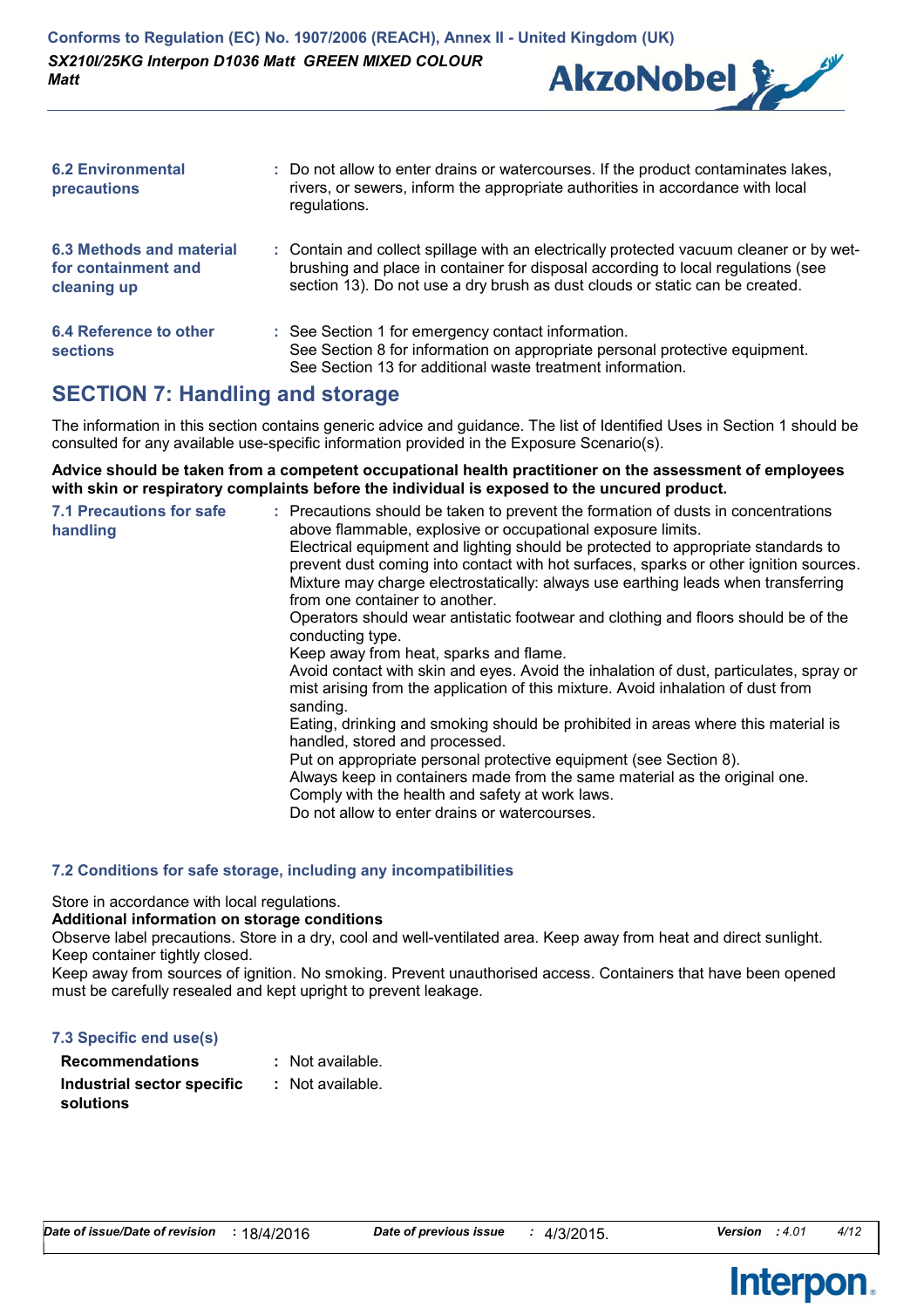

## **SECTION 8: Exposure controls/personal protection**

The information in this section contains generic advice and guidance. Information is provided based on typical anticipated uses of the product. Additional measures might be required for bulk handling or other uses that could significantly increase worker exposure or environmental releases.

#### **8.1 Control parameters**

#### **Occupational exposure limits**

| <b>Product/ingredient name</b> | <b>Exposure limit values</b>                            |
|--------------------------------|---------------------------------------------------------|
| l barium sulfate               | <b>EH40/2005 WELs (United Kingdom (UK), 12/2011).</b>   |
|                                | TWA: 10 mg/m <sup>3</sup> 8 hours. Form: inhalable dust |
|                                | TWA: 4 mg/m <sup>3</sup> 8 hours. Form: respirable dust |
| diiron trioxide                | EH40/2005 WELs (United Kingdom (UK), 12/2011).          |
|                                | TWA: 10 mg/m <sup>3</sup> 8 hours. Form: inhalable dust |
|                                | TWA: 4 mg/m <sup>3</sup> 8 hours. Form: respirable dust |

| <b>Recommended monitoring</b><br>procedures | If this product contains ingredients with exposure limits, personal, workplace<br>÷.<br>atmosphere or biological monitoring may be required to determine the effectiveness<br>of the ventilation or other control measures and/or the necessity to use respiratory<br>protective equipment. Reference should be made to monitoring standards, such as<br>the following: European Standard EN 689 (Workplace atmospheres - Guidance for<br>the assessment of exposure by inhalation to chemical agents for comparison with<br>limit values and measurement strategy) European Standard EN 14042 (Workplace<br>atmospheres - Guide for the application and use of procedures for the assessment<br>of exposure to chemical and biological agents) European Standard EN 482<br>(Workplace atmospheres - General requirements for the performance of procedures<br>for the measurement of chemical agents) Reference to national guidance<br>documents for methods for the determination of hazardous substances will also be<br>required. |
|---------------------------------------------|----------------------------------------------------------------------------------------------------------------------------------------------------------------------------------------------------------------------------------------------------------------------------------------------------------------------------------------------------------------------------------------------------------------------------------------------------------------------------------------------------------------------------------------------------------------------------------------------------------------------------------------------------------------------------------------------------------------------------------------------------------------------------------------------------------------------------------------------------------------------------------------------------------------------------------------------------------------------------------------------------------------------------------------|
|---------------------------------------------|----------------------------------------------------------------------------------------------------------------------------------------------------------------------------------------------------------------------------------------------------------------------------------------------------------------------------------------------------------------------------------------------------------------------------------------------------------------------------------------------------------------------------------------------------------------------------------------------------------------------------------------------------------------------------------------------------------------------------------------------------------------------------------------------------------------------------------------------------------------------------------------------------------------------------------------------------------------------------------------------------------------------------------------|

#### **DNELs/DMELs**

No DNELs/DMELs available.

#### **PNECs**

No PNECs available

#### **8.2 Exposure controls**

| Appropriate engineering<br>controls | : Avoid breathing dust. Where reasonably practicable, this should be achieved by the<br>use of local exhaust ventilation and good general extraction. If these are not<br>sufficient to maintain exposure to dusts below the OEL, suitable respiratory<br>protection must be worn.                                                                                                                |
|-------------------------------------|---------------------------------------------------------------------------------------------------------------------------------------------------------------------------------------------------------------------------------------------------------------------------------------------------------------------------------------------------------------------------------------------------|
| Individual protection measures      |                                                                                                                                                                                                                                                                                                                                                                                                   |
| <b>Hygiene measures</b>             | : Wash hands, forearms and face thoroughly after handling chemical products, before<br>eating, smoking and using the lavatory and at the end of the working period.<br>Appropriate techniques should be used to remove potentially contaminated clothing.<br>Wash contaminated clothing before reusing. Ensure that eyewash stations and<br>safety showers are close to the workstation location. |
| <b>Eye/face protection</b>          | : Safety eyewear should be used when there is a likelihood of exposure.                                                                                                                                                                                                                                                                                                                           |
| <b>Skin protection</b>              |                                                                                                                                                                                                                                                                                                                                                                                                   |
| <b>Hand protection</b>              |                                                                                                                                                                                                                                                                                                                                                                                                   |

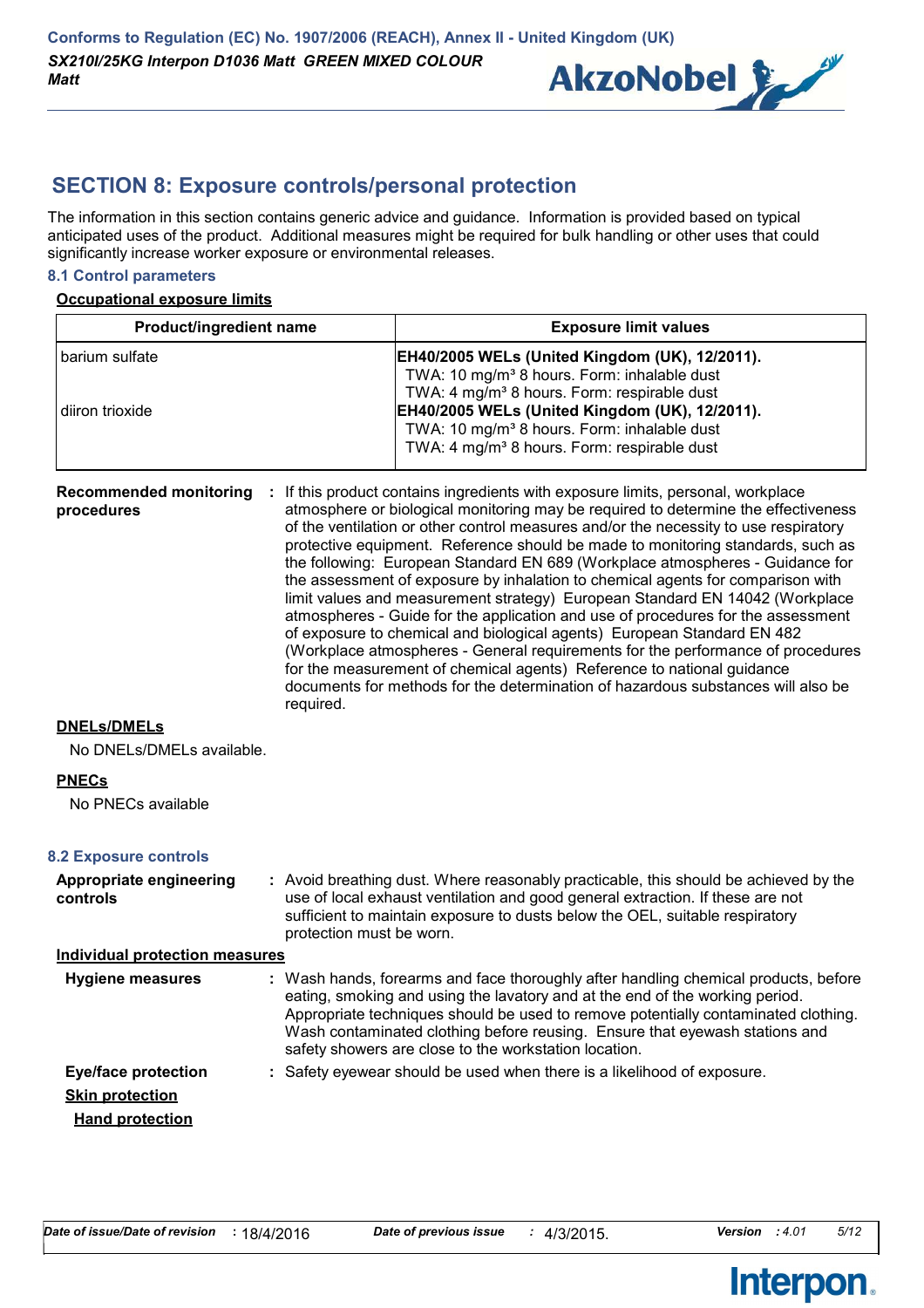

| <b>Gloves</b>                             | : For prolonged or repeated handling, use the following type of gloves:<br>Vinyl gloves. (EN 374).<br>Nitrile gloves. (EN374).<br>The instructions and information provided by the glove manufacturer on use,<br>storage, maintenance and replacement must be followed. Barrier creams may help<br>to protect the exposed areas of the skin but should not be applied once exposure<br>has occurred. |
|-------------------------------------------|------------------------------------------------------------------------------------------------------------------------------------------------------------------------------------------------------------------------------------------------------------------------------------------------------------------------------------------------------------------------------------------------------|
|                                           | The user must check that the final choice of type of glove selected for handling this<br>product is the most appropriate and takes into account the particular conditions of<br>use, as included in the user's risk assessment.                                                                                                                                                                      |
| <b>Body protection</b>                    | : Personnel should wear protective clothing. Care should be taken in the selection of<br>protective clothing to ensure that inflammation and irritation of the skin at the neck<br>and wrists through contact with the powder are avoided.                                                                                                                                                           |
| Other skin protection                     | : Appropriate footwear and any additional skin protection measures should be<br>selected based on the task being performed and the risks involved and should be<br>approved by a specialist before handling this product.                                                                                                                                                                            |
| <b>Respiratory protection</b>             | : If workers are exposed to concentrations above the exposure limit, they must use<br>appropriate, certified respirators.                                                                                                                                                                                                                                                                            |
|                                           | Dry sanding, flame cutting and/or welding of the dry paint film will give rise to dust<br>and/or hazardous fumes. Wet sanding/flatting should be used wherever possible. If<br>exposure cannot be avoided by the provision of local exhaust ventilation, suitable<br>respiratory protective equipment should be used.                                                                                |
| <b>Environmental exposure</b><br>controls | : Do not allow to enter drains or watercourses.                                                                                                                                                                                                                                                                                                                                                      |

## **SECTION 9: Physical and chemical properties**

#### **9.1 Information on basic physical and chemical properties**

| <b>Appearance</b>                               |                                                                   |
|-------------------------------------------------|-------------------------------------------------------------------|
| <b>Physical state</b>                           | : Solid. [Powder.]                                                |
| Colour                                          | : Various                                                         |
| Odour                                           | : Odourless.                                                      |
| рH                                              | : Not applicable.                                                 |
| <b>Flash point</b>                              | : Closed cup: Not applicable.                                     |
| Upper/lower flammability or<br>explosive limits | : 20 - 70 g/m <sup>3</sup>                                        |
| Vapour density                                  | : Not available.                                                  |
| <b>Relative density</b>                         | : 1.2 to 1.9 [ISO 8130-2/-3]                                      |
| Solubility(ies)                                 | : Insoluble in the following materials: cold water and hot water. |
| <b>Auto-ignition temperature</b>                | $: 450$ to 600 $^{\circ}$ C                                       |
| Minimum ignition energy (mJ)                    | $\pm 5$ to 20                                                     |

#### **9.2 Other information**

In operations where the powder is recovered for reuse, the average particle size may change and this in turn can lead to an alteration in MIE.



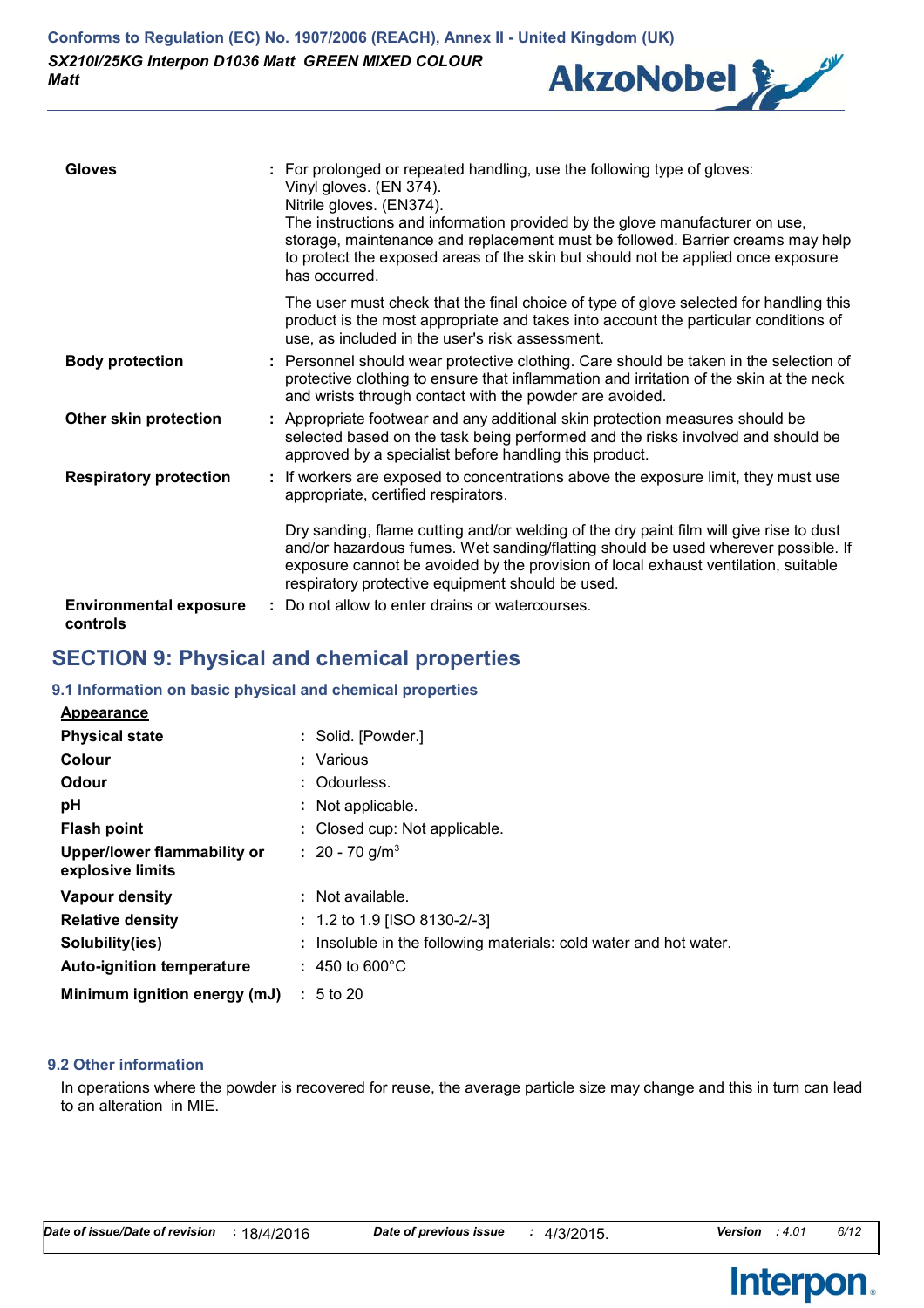

# **SECTION 10: Stability and reactivity**

| <b>10.1 Reactivity</b>                          | : No specific test data related to reactivity available for this product or its ingredients.              |
|-------------------------------------------------|-----------------------------------------------------------------------------------------------------------|
| <b>10.2 Chemical stability</b>                  | : Stable under recommended storage and handling conditions (see Section 7).                               |
| 10.3 Possibility of<br>hazardous reactions      | : Under normal conditions of storage and use, hazardous reactions will not occur.                         |
| <b>10.4 Conditions to avoid</b>                 | : When exposed to high temperatures may produce hazardous decomposition<br>products.                      |
| 10.5 Incompatible materials : Not applicable.   |                                                                                                           |
| <b>10.6 Hazardous</b><br>decomposition products | : Under normal conditions of storage and use, hazardous decomposition products<br>should not be produced. |

## **SECTION 11: Toxicological information**

#### **11.1 Information on toxicological effects**

There are no data available on the mixture itself. The mixture has been assessed following the conventional method of the CLP Regulation (EC) No 1272/2008 and is classified for toxicological properties accordingly. See Sections 2 and 3 for details.

This takes into account, where known, delayed and immediate effects and also chronic effects of components from short-term and long-term exposure by oral, inhalation and dermal routes of exposure and eye contact. Coating powders can cause localised skin irritation in folds of the skin or under tight clothing.

| <u>Acute toxicity</u>                            |                  |  |  |
|--------------------------------------------------|------------------|--|--|
| <b>Conclusion/Summary</b>                        | : Not available. |  |  |
| <b>Acute toxicity estimates</b>                  |                  |  |  |
| Not available.                                   |                  |  |  |
| <b>Irritation/Corrosion</b>                      |                  |  |  |
| <b>Conclusion/Summary</b>                        | Not available.   |  |  |
| Sensitisation                                    |                  |  |  |
| <b>Conclusion/Summary</b>                        | Not available.   |  |  |
| <u>Mutagenicity</u>                              |                  |  |  |
| <b>Conclusion/Summary</b>                        | Not available.   |  |  |
| <b>Carcinogenicity</b>                           |                  |  |  |
| <b>Conclusion/Summary</b>                        | Not available.   |  |  |
| <b>Reproductive toxicity</b>                     |                  |  |  |
| <b>Conclusion/Summary</b>                        | Not available.   |  |  |
| <b>Teratogenicity</b>                            |                  |  |  |
| <b>Conclusion/Summary</b>                        | Not available.   |  |  |
| Specific target organ toxicity (single exposure) |                  |  |  |
| Not available                                    |                  |  |  |

#### **Specific target organ toxicity (repeated exposure)**

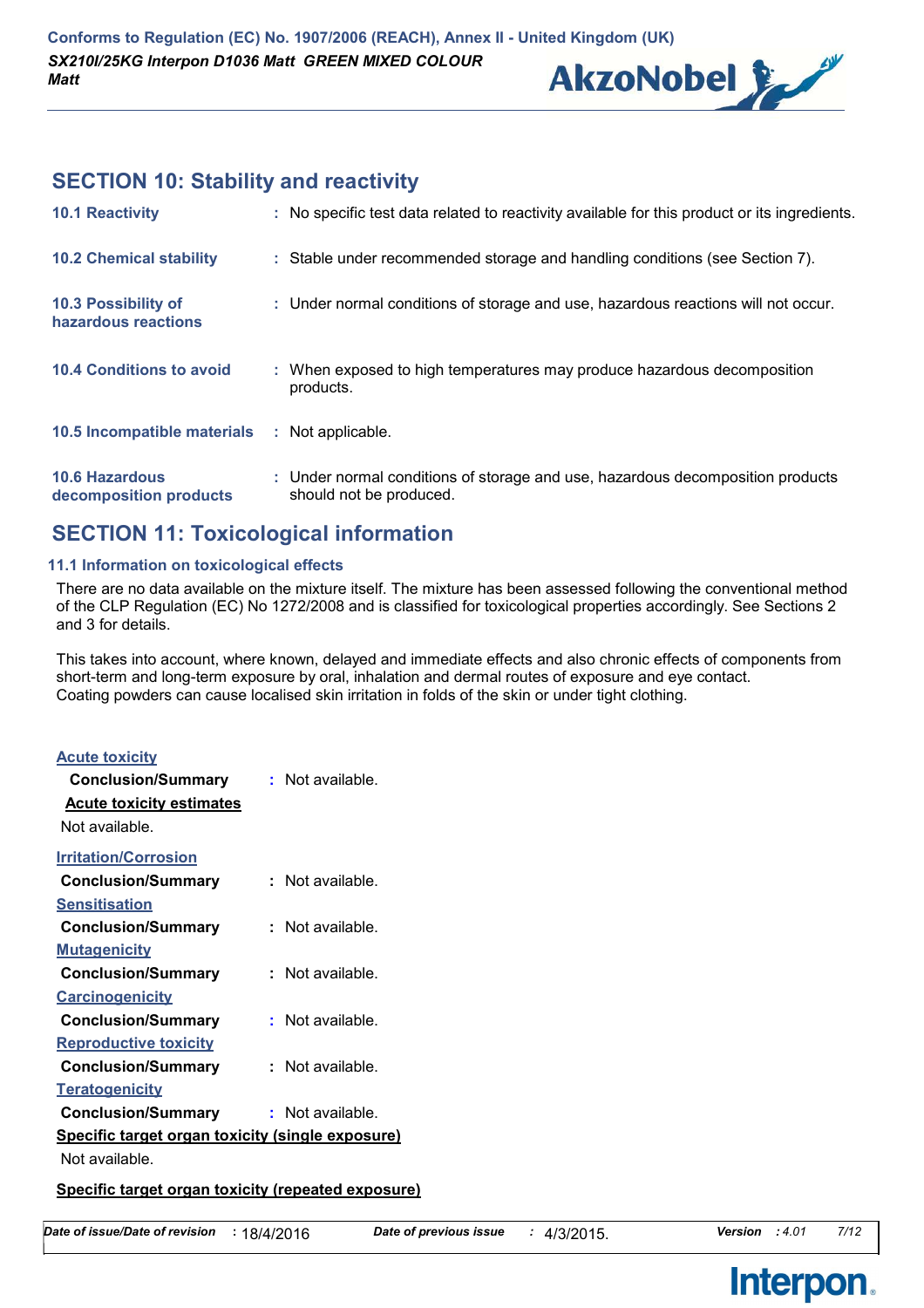

Not available.

#### **Aspiration hazard**

Not available.

**Other information :** : Not available.

## **SECTION 12: Ecological information**

#### **12.1 Toxicity**

There are no data available on the mixture itself.

Coating powder residues should not be allowed to enter drains or watercourses or be deposited where they could affect ground or surface waters.

The mixture has been assessed following the summation method of the CLP Regulation (EC) No 1272/2008 and is not classified as hazardous to the environment.

**Conclusion/Summary :** Not available.

#### **12.2 Persistence and degradability**

**Conclusion/Summary :** Not available.

#### **12.3 Bioaccumulative potential**

Not available.

| <b>12.4 Mobility in soil</b>              |                  |
|-------------------------------------------|------------------|
| Soil/water partition<br>coefficient (Koc) | : Not available. |
| <b>Mobility</b>                           | : Not available. |

#### **12.5 Results of PBT and vPvB assessment**

| <b>PBT</b> | : Not applicable. |
|------------|-------------------|
| vPvB       | : Not applicable. |

**12.6 Other adverse effects** : No known significant effects or critical hazards.

# **SECTION 13: Disposal considerations**

The information in this section contains generic advice and guidance. The list of Identified Uses in Section 1 should be consulted for any available use-specific information provided in the Exposure Scenario(s).

Do not allow to enter drains or watercourses.

Dispose of according to all federal, state and local applicable regulations.

If this product is mixed with other wastes, the original waste product code may no longer apply and the appropriate code should be assigned.

For further information, contact your local waste authority.

### **13.1 Waste treatment methods**

## **Product**

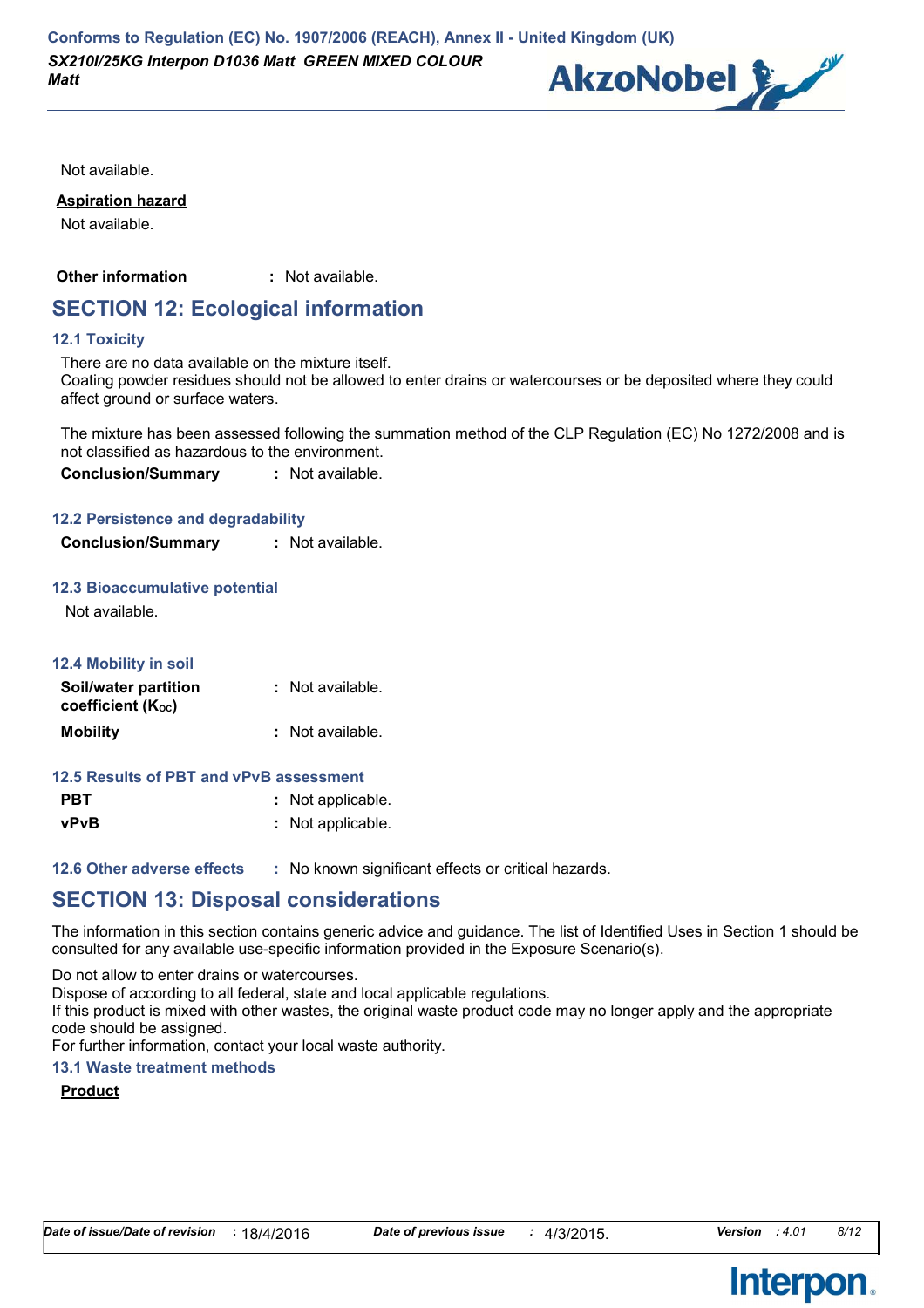

| <b>Methods of disposal</b>        | : The generation of waste should be avoided or minimised wherever possible.<br>Disposal of this product, solutions and any by-products should at all times comply<br>with the requirements of environmental protection and waste disposal legislation<br>and any regional local authority requirements. Dispose of surplus and non-<br>recyclable products via a licensed waste disposal contractor. Waste should not be<br>disposed of untreated to the sewer unless fully compliant with the requirements of<br>all authorities with jurisdiction. |  |  |
|-----------------------------------|------------------------------------------------------------------------------------------------------------------------------------------------------------------------------------------------------------------------------------------------------------------------------------------------------------------------------------------------------------------------------------------------------------------------------------------------------------------------------------------------------------------------------------------------------|--|--|
| Hazardous waste                   | : Within the present knowledge of the supplier, this product is not regarded as<br>hazardous waste, as defined by EU Directive 91/689/EEC.                                                                                                                                                                                                                                                                                                                                                                                                           |  |  |
| European waste<br>catalogue (EWC) | : The European Waste Catalogue classification of this product, when disposed of as<br>waste, is: 08 02 01                                                                                                                                                                                                                                                                                                                                                                                                                                            |  |  |
| <u>Packaging</u>                  |                                                                                                                                                                                                                                                                                                                                                                                                                                                                                                                                                      |  |  |
| <b>Methods of disposal</b>        | : The generation of waste should be avoided or minimised wherever possible. Waste<br>packaging should be recycled. Incineration or landfill should only be considered<br>when recycling is not feasible.                                                                                                                                                                                                                                                                                                                                             |  |  |
| <b>Disposal considerations</b>    | : Using information provided in this safety data sheet, advice should be obtained from<br>the relevant waste authority on the classification of empty containers.<br>Empty containers must be scrapped or reconditioned.<br>Dispose of containers contaminated by the product in accordance with local or<br>national legal provisions.                                                                                                                                                                                                              |  |  |
| Type of packaging                 | European waste catalogue (EWC)                                                                                                                                                                                                                                                                                                                                                                                                                                                                                                                       |  |  |
| <b>CEPE Paint Guidelines</b>      | 15 01 01<br>Cardboard.<br>15 01 02<br>Plastic.                                                                                                                                                                                                                                                                                                                                                                                                                                                                                                       |  |  |

**Special precautions :** This material and its container must be disposed of in a safe way. Empty containers or liners may retain some product residues. Avoid dispersal of spilt material and runoff and contact with soil, waterways, drains and sewers.

# **SECTION 14: Transport information**

|                                                | <b>ADR/RID</b> | <b>IMDG</b>                  | <b>IATA</b>    |
|------------------------------------------------|----------------|------------------------------|----------------|
| 14.1 UN number                                 | Not regulated. | Not regulated.               | Not regulated. |
| 14.2 UN proper<br>shipping name                | Not regulated. | Not regulated.               | Not regulated. |
| <b>14.3 Transport</b><br>hazard class(es)      | Not regulated. | Not regulated.               | Not regulated. |
| 14.4 Packing<br>group                          |                | $\qquad \qquad \blacksquare$ | ۰              |
| 14.5<br><b>Environmental</b><br><b>hazards</b> | No.            | No.                          | No.            |
| <b>Additional</b><br>information               |                | -                            | ۰              |

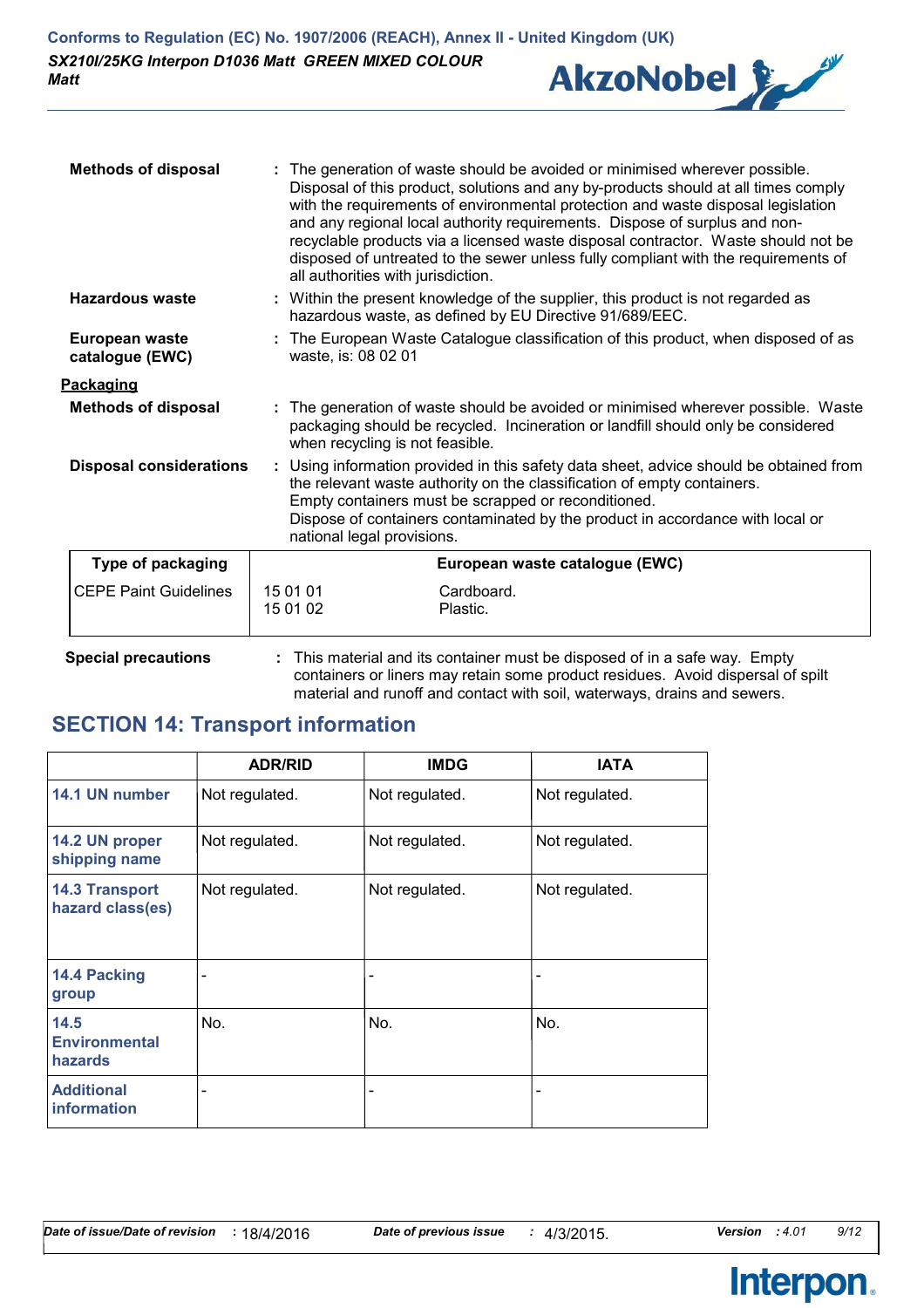

| user                                                                                                 | 14.6 Special precautions for : Transport within user's premises: always transport in closed containers that are<br>upright and secure. Ensure that persons transporting the product know what to do in<br>the event of an accident or spillage.                                                     |
|------------------------------------------------------------------------------------------------------|-----------------------------------------------------------------------------------------------------------------------------------------------------------------------------------------------------------------------------------------------------------------------------------------------------|
| <b>14.7 Transport in bulk</b><br>according to Annex II of<br><b>MARPOL 73/78 and the IBC</b><br>Code | : Not available.                                                                                                                                                                                                                                                                                    |
| <b>SECTION 15: Regulatory information</b>                                                            | 15.1 Safety, health and environmental regulations/legislation specific for the substance or mixture                                                                                                                                                                                                 |
| EU Regulation (EC) No. 1907/2006 (REACH)                                                             |                                                                                                                                                                                                                                                                                                     |
|                                                                                                      | <b>Annex XIV - List of substances subject to authorisation</b>                                                                                                                                                                                                                                      |
| <b>Annex XIV</b>                                                                                     |                                                                                                                                                                                                                                                                                                     |
| None of the components are listed.                                                                   |                                                                                                                                                                                                                                                                                                     |
| <b>Substances of very high concern</b>                                                               |                                                                                                                                                                                                                                                                                                     |
| None of the components are listed.                                                                   |                                                                                                                                                                                                                                                                                                     |
| Annex XVII - Restrictions : Not applicable.                                                          |                                                                                                                                                                                                                                                                                                     |
| on the manufacture,                                                                                  |                                                                                                                                                                                                                                                                                                     |
| placing on the market<br>and use of certain                                                          |                                                                                                                                                                                                                                                                                                     |
| dangerous substances,                                                                                |                                                                                                                                                                                                                                                                                                     |
| mixtures and articles                                                                                |                                                                                                                                                                                                                                                                                                     |
| <b>Other EU regulations</b>                                                                          |                                                                                                                                                                                                                                                                                                     |
| <b>VOC</b>                                                                                           | : Not applicable.                                                                                                                                                                                                                                                                                   |
| <b>VOC for Ready-for-Use</b><br>Mixture                                                              | : Not applicable.                                                                                                                                                                                                                                                                                   |
| <b>Europe inventory</b>                                                                              | : Not determined.                                                                                                                                                                                                                                                                                   |
| <b>Seveso II Directive</b>                                                                           |                                                                                                                                                                                                                                                                                                     |
| This product is not controlled under the Seveso Directive.                                           |                                                                                                                                                                                                                                                                                                     |
| <b>National regulations</b>                                                                          |                                                                                                                                                                                                                                                                                                     |
| <b>Industrial use</b>                                                                                | : The information contained in this safety data sheet does not constitute the user's<br>own assessment of workplace risks, as required by other health and safety<br>legislation. The provisions of the national health and safety at work regulations apply<br>to the use of this product at work. |
| <b>International regulations</b>                                                                     |                                                                                                                                                                                                                                                                                                     |
| Not listed.                                                                                          | <b>Chemical Weapon Convention List Schedules I, II &amp; III Chemicals</b>                                                                                                                                                                                                                          |
| Montreal Protocol (Annexes A, B, C, E)<br>Not listed.                                                |                                                                                                                                                                                                                                                                                                     |
| Not listed.                                                                                          | <b>Stockholm Convention on Persistent Organic Pollutants</b>                                                                                                                                                                                                                                        |
| <b>Rotterdam Convention on Prior Inform Consent (PIC)</b><br>Not listed.                             |                                                                                                                                                                                                                                                                                                     |
| <b>UNECE Aarhus Protocol on POPs and Heavy Metals</b><br>Not listed.                                 |                                                                                                                                                                                                                                                                                                     |
|                                                                                                      |                                                                                                                                                                                                                                                                                                     |

**International lists**

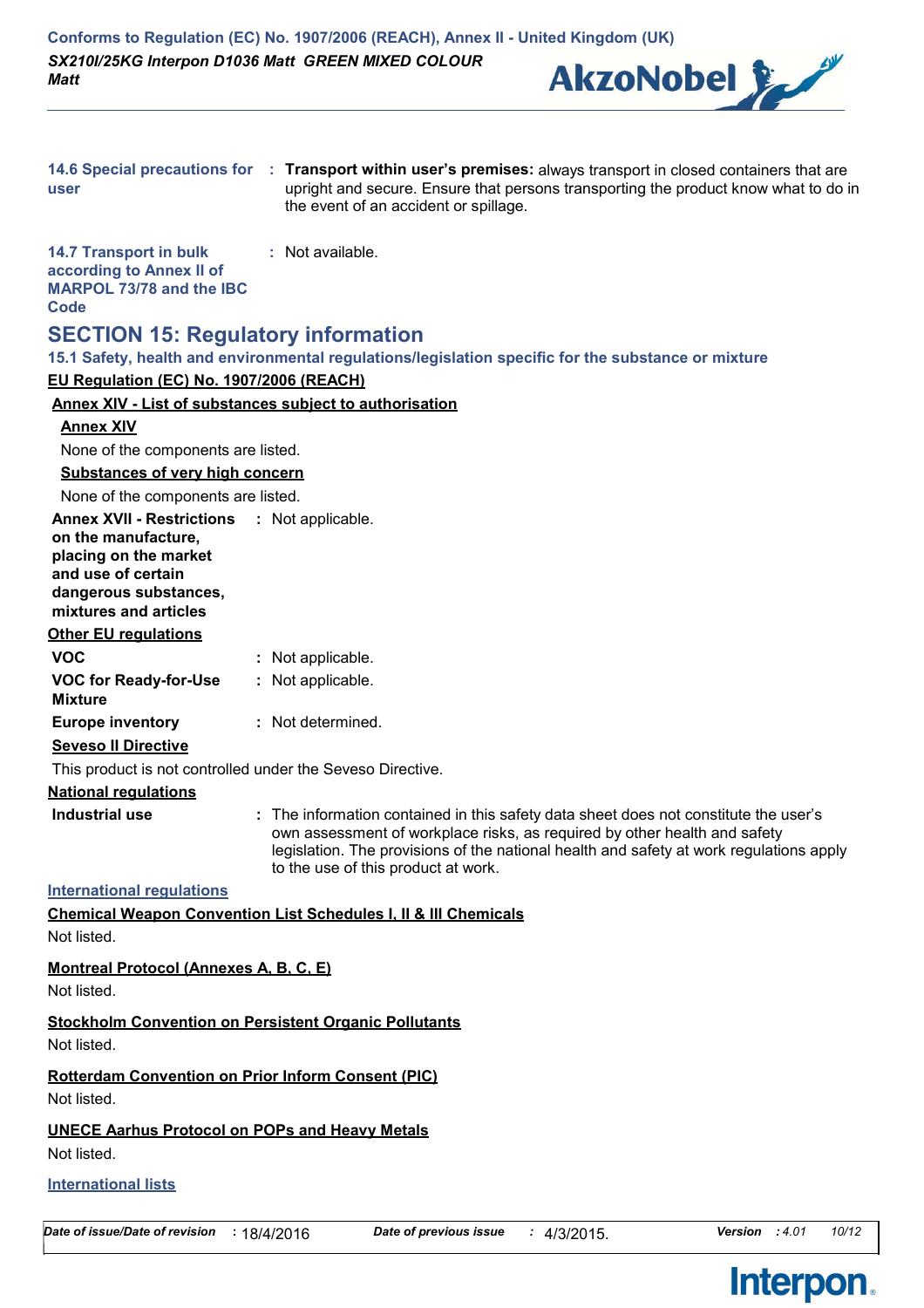**Conforms to Regulation (EC) No. 1907/2006 (REACH), Annex II - United Kingdom (UK)** *SX210I/25KG Interpon D1036 Matt GREEN MIXED COLOUR Matt*

# AkzoNobel &

#### **National inventory**

| <b>Australia</b>         | : All components are listed or exempted. |
|--------------------------|------------------------------------------|
| Canada                   | : All components are listed or exempted. |
| China                    | : All components are listed or exempted. |
| Japan                    | : Not determined.                        |
| <b>Malaysia</b>          | : Not determined.                        |
| <b>New Zealand</b>       | : Not determined.                        |
| <b>Philippines</b>       | : Not determined.                        |
| <b>Republic of Korea</b> | : Not determined.                        |
| Taiwan                   | : Not determined.                        |
| <b>United States</b>     | : All components are listed or exempted. |
|                          |                                          |

**15.2 Chemical Safety :** No Chemical Safety Assessment has been carried out.

**Assessment**

**SECTION 16: Other information**

| <b>CEPE code</b>                     | : 3<br>Indicates information that has changed from previously issued version.                                                                                                                                                                                                                                                                                                                                                                      |
|--------------------------------------|----------------------------------------------------------------------------------------------------------------------------------------------------------------------------------------------------------------------------------------------------------------------------------------------------------------------------------------------------------------------------------------------------------------------------------------------------|
| <b>Abbreviations and</b><br>acronyms | $:$ ATE = Acute Toxicity Estimate<br>CLP = Classification, Labelling and Packaging Regulation [Regulation (EC) No.<br>1272/2008]<br>DMEL = Derived Minimal Effect Level<br>DNEL = Derived No Effect Level<br>EUH statement = CLP-specific Hazard statement<br>PBT = Persistent, Bioaccumulative and Toxic<br>PNEC = Predicted No Effect Concentration<br><b>RRN = REACH Registration Number</b><br>vPvB = Very Persistent and Very Bioaccumulative |

#### **Procedure used to derive the classification according to Regulation (EC) No. 1272/2008 [CLP/GHS]**

| <b>Classification</b>                            |                   | <b>Justification</b> |
|--------------------------------------------------|-------------------|----------------------|
| Not classified.                                  |                   |                      |
| Full text of abbreviated H<br>statements         | : Not applicable. |                      |
| <b>Full text of classifications</b><br>[CLP/GHS] | : Not applicable. |                      |
| Full text of abbreviated R<br>phrases            | : Not applicable. |                      |
| <b>Full text of classifications</b><br>[DSD/DPD] | : Not applicable. |                      |
| Date of printing                                 | : 18/4/2016.      |                      |
| Date of issue/ Date of<br>revision               | : 18/4/2016       |                      |
| Date of previous issue                           | : 4/3/2015.       |                      |
| <b>Version</b>                                   | : 4.01            |                      |